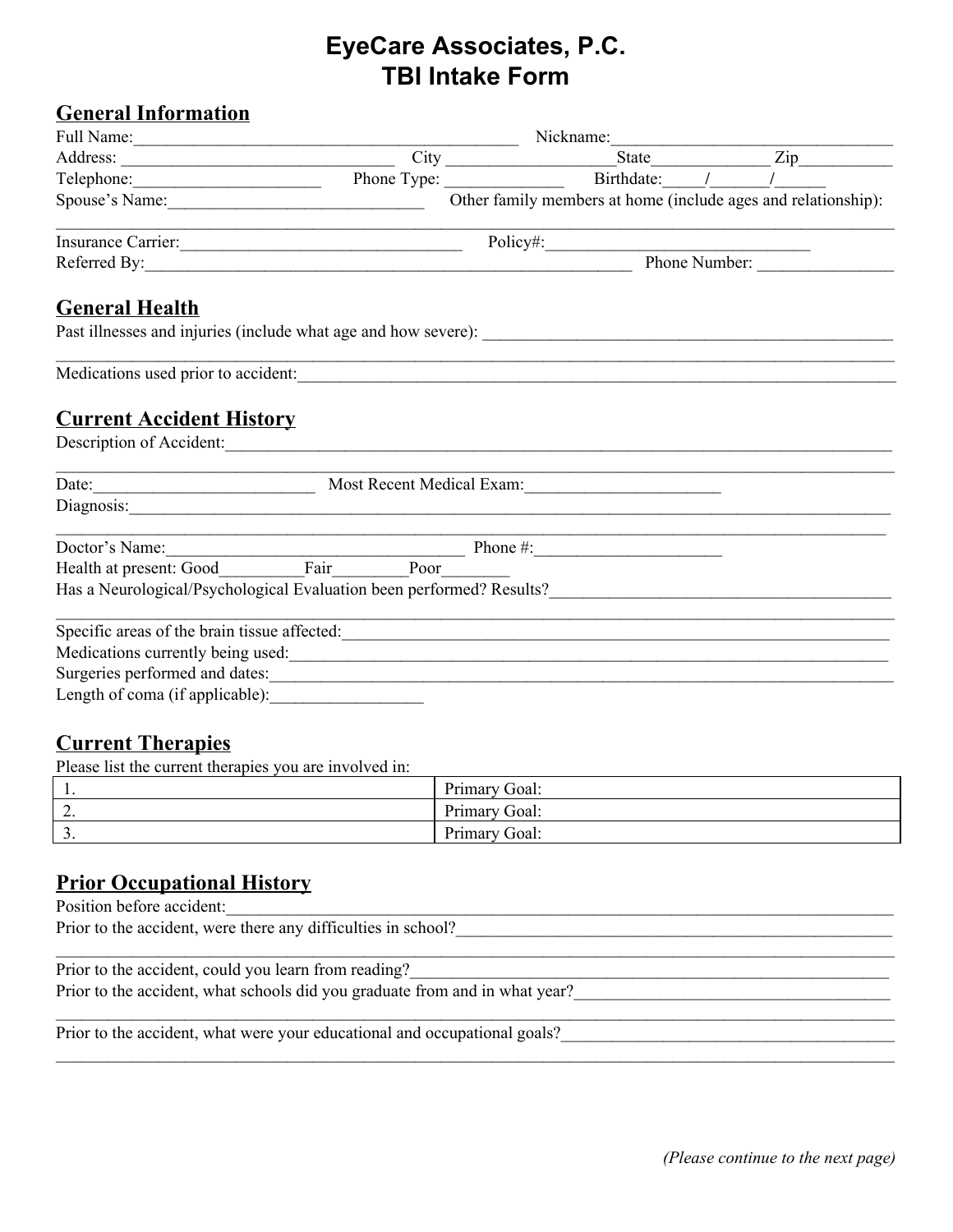#### **Avocations and Interests**

Describe what activities comprise the majority of your spare time:

| What activities would you like to become interested in? |  |
|---------------------------------------------------------|--|
| What type of exercise do you do, and how often?         |  |

## **Visual History before Trauma**

| Vision Symptoms prior to the accident:                        |                 |           |  |  |  |  |  |  |
|---------------------------------------------------------------|-----------------|-----------|--|--|--|--|--|--|
| Vision exams prior to the accident $(Y/N)$ and type of exam): |                 |           |  |  |  |  |  |  |
| Doctor's Name:                                                | Date:           |           |  |  |  |  |  |  |
| Reason for Exam:                                              |                 |           |  |  |  |  |  |  |
| Did you wear glasses prior to the accident?                   | Contact Lenses? | How long? |  |  |  |  |  |  |
| Eye Surgeries prior to the accident?                          |                 |           |  |  |  |  |  |  |

## **Visual Problems after Trauma**

Please circle all that apply:

| Appearance of Eyes:                                             | Visual Perception:                                    |
|-----------------------------------------------------------------|-------------------------------------------------------|
| One eye turns in/out                                            | Fails to visualize what is read                       |
| Covering or closing one eye, or squinting                       | Whispers to self while reading                        |
| Eyes appear red or tear excessively<br>$\bullet$                | Objects appear closer or further than they really are |
| Frequent rubbing/blinking/squinting of eyes<br>$\bullet$        | Poor navigation                                       |
| General or visual fatigue at the end of the day                 | Loss of peripheral vision                             |
| Inability to completely close eyes                              | Confusion about what is being read                    |
|                                                                 | Reduced visual memory                                 |
| Complaints when using Eyes:                                     | Focusing:                                             |
| Flashes of light / floaters in field of view<br>$\bullet$       | Holds book too closely                                |
| "Curtains" billowing into field of view                         | Difficulty sustaining near point tasks                |
| Burning/itching/pain in eyes after reading or work<br>$\bullet$ | Complains of discomfort in tasks that demand visual   |
| Slow shift of focus from far to near                            | attention                                             |
| Pulling/tugging sensation around eyes                           | Makes errors when copying distance to near            |
| Pain or difficulty moving or turning eyes                       | Reduced sharpness of vision at distance or near       |
| "Wandering" eyes                                                |                                                       |
| Behavioral Signs of Visual Problems:                            | Disorientation:                                       |
| Skipping lines when reading<br>$\bullet$                        | Poor posture                                          |
| Misaligns digits in columns                                     | Sensation of the floor/ceiling/walls being tilted     |
| Head movement or tilt when reading<br>$\bullet$                 | Sensation of the room spinning                        |
| Uses finger or marker to keep place<br>$\bullet$                | Sensation of not feeling grounded                     |
| Omission of words when reading/copying material                 | Postural shifts/veering off when reading              |
| Slow reading speed                                              | Nausea or dizziness                                   |
| Letters or words appear to float around                         | Headaches                                             |

 $\mathcal{L}_\mathcal{L} = \mathcal{L}_\mathcal{L} = \mathcal{L}_\mathcal{L} = \mathcal{L}_\mathcal{L} = \mathcal{L}_\mathcal{L} = \mathcal{L}_\mathcal{L} = \mathcal{L}_\mathcal{L} = \mathcal{L}_\mathcal{L} = \mathcal{L}_\mathcal{L} = \mathcal{L}_\mathcal{L} = \mathcal{L}_\mathcal{L} = \mathcal{L}_\mathcal{L} = \mathcal{L}_\mathcal{L} = \mathcal{L}_\mathcal{L} = \mathcal{L}_\mathcal{L} = \mathcal{L}_\mathcal{L} = \mathcal{L}_\mathcal{L}$ 

 $\mathcal{L}_\mathcal{L} = \mathcal{L}_\mathcal{L} = \mathcal{L}_\mathcal{L} = \mathcal{L}_\mathcal{L} = \mathcal{L}_\mathcal{L} = \mathcal{L}_\mathcal{L} = \mathcal{L}_\mathcal{L} = \mathcal{L}_\mathcal{L} = \mathcal{L}_\mathcal{L} = \mathcal{L}_\mathcal{L} = \mathcal{L}_\mathcal{L} = \mathcal{L}_\mathcal{L} = \mathcal{L}_\mathcal{L} = \mathcal{L}_\mathcal{L} = \mathcal{L}_\mathcal{L} = \mathcal{L}_\mathcal{L} = \mathcal{L}_\mathcal{L}$  $\mathcal{L}_\mathcal{L} = \mathcal{L}_\mathcal{L} = \mathcal{L}_\mathcal{L} = \mathcal{L}_\mathcal{L} = \mathcal{L}_\mathcal{L} = \mathcal{L}_\mathcal{L} = \mathcal{L}_\mathcal{L} = \mathcal{L}_\mathcal{L} = \mathcal{L}_\mathcal{L} = \mathcal{L}_\mathcal{L} = \mathcal{L}_\mathcal{L} = \mathcal{L}_\mathcal{L} = \mathcal{L}_\mathcal{L} = \mathcal{L}_\mathcal{L} = \mathcal{L}_\mathcal{L} = \mathcal{L}_\mathcal{L} = \mathcal{L}_\mathcal{L}$ 

Any other visual symptoms not listed above:

Comments on any items circled above:\_\_\_\_\_\_\_\_\_\_\_\_\_\_\_\_\_\_\_\_\_\_\_\_\_\_\_\_\_\_\_\_\_\_\_\_\_\_\_\_\_\_\_\_\_\_\_\_\_\_\_\_\_\_\_\_\_\_\_\_\_\_\_\_\_\_\_